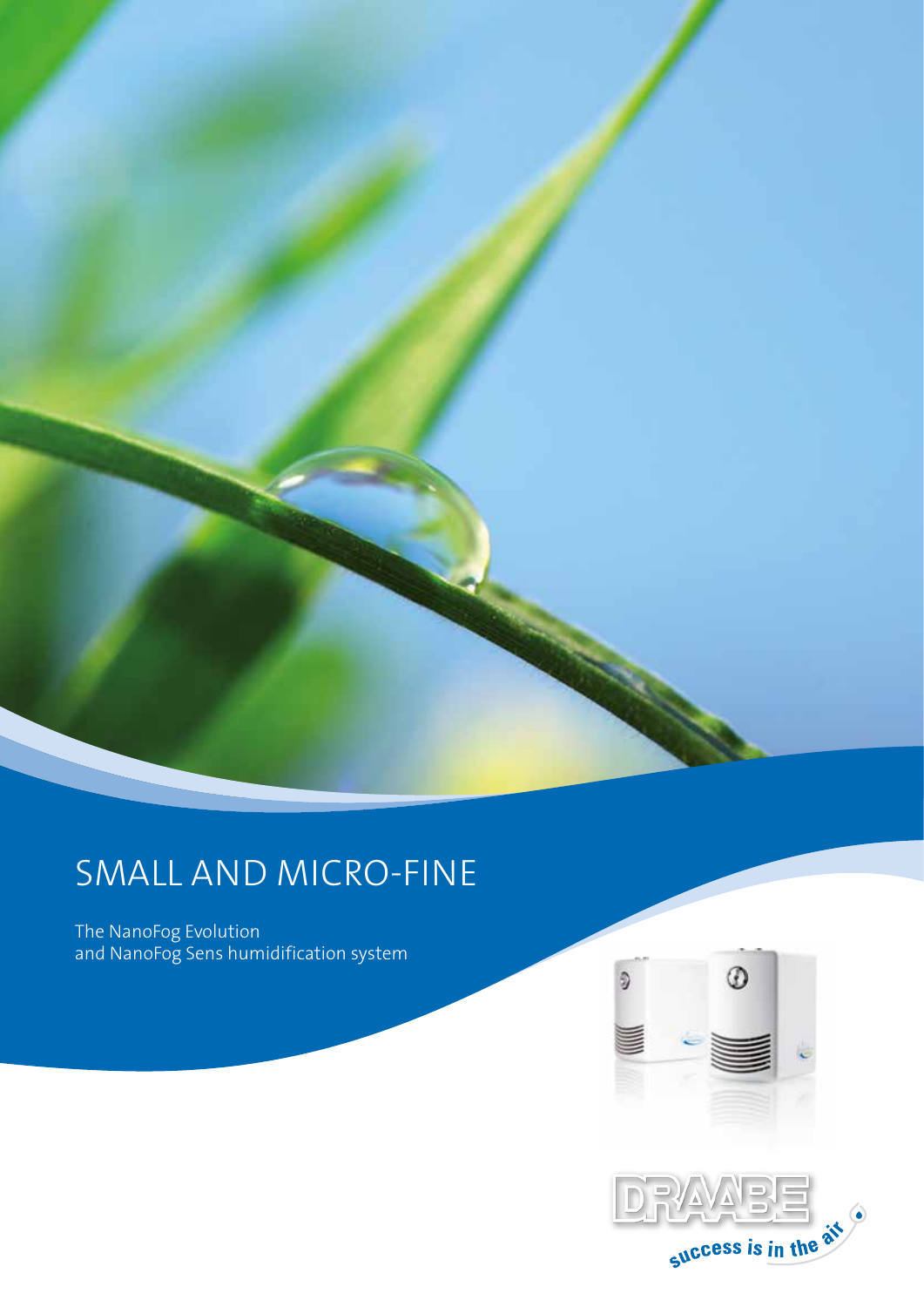# THE BENEFITS TO YOU

## THE NANOFOG HUMIDIFICATION SYSTEM

### **Extremely quiet**

A completely new nozzle technology ensures that noise levels are below the recommended maximum, allowing you to concentrate on your work in the office.

#### **Nano-fine atomisation**

The special nano-nozzles produce a spray pattern that is absorbed invisibly into the room air within a few fractions of a second for maximum effectiveness.

#### **Absolute hygiene**

The unique DRAABE full service maintenance approach guarantees 100% hygiene, excellent reliability and high performance on the part of the NanoFog atomisers.

#### **Minimal dimensions**

The NanoFog atomiser is as small as a fist and fits inconspicuously in any room design.

#### **Positioning as required**

The atomisers can be adjusted horizontally and vertically to allow the right positioning for any room.

#### **Compatible**

The NanoFog Evolution and NanoFog Sens can be combined with all DRAABE high-pressure atomisers.







NanoFogSens NanoFogEvolution

For all applications where the important thing is to ensure micro-fine atomisation, low operating noise and an attractive design, NanoFog Evolution and NanoFog Sens are exactly the right system. The dimensions of the NanoFog atomiser are reduced to a minimum, offering the most discreet and unobtrusive integration into the space. Whether for small rooms, low ceilings, low humidity requirements or sensitive production and working spaces – NanoFog Evolution and NanoFog Sens generate the optimum room humidity almost invisibly.

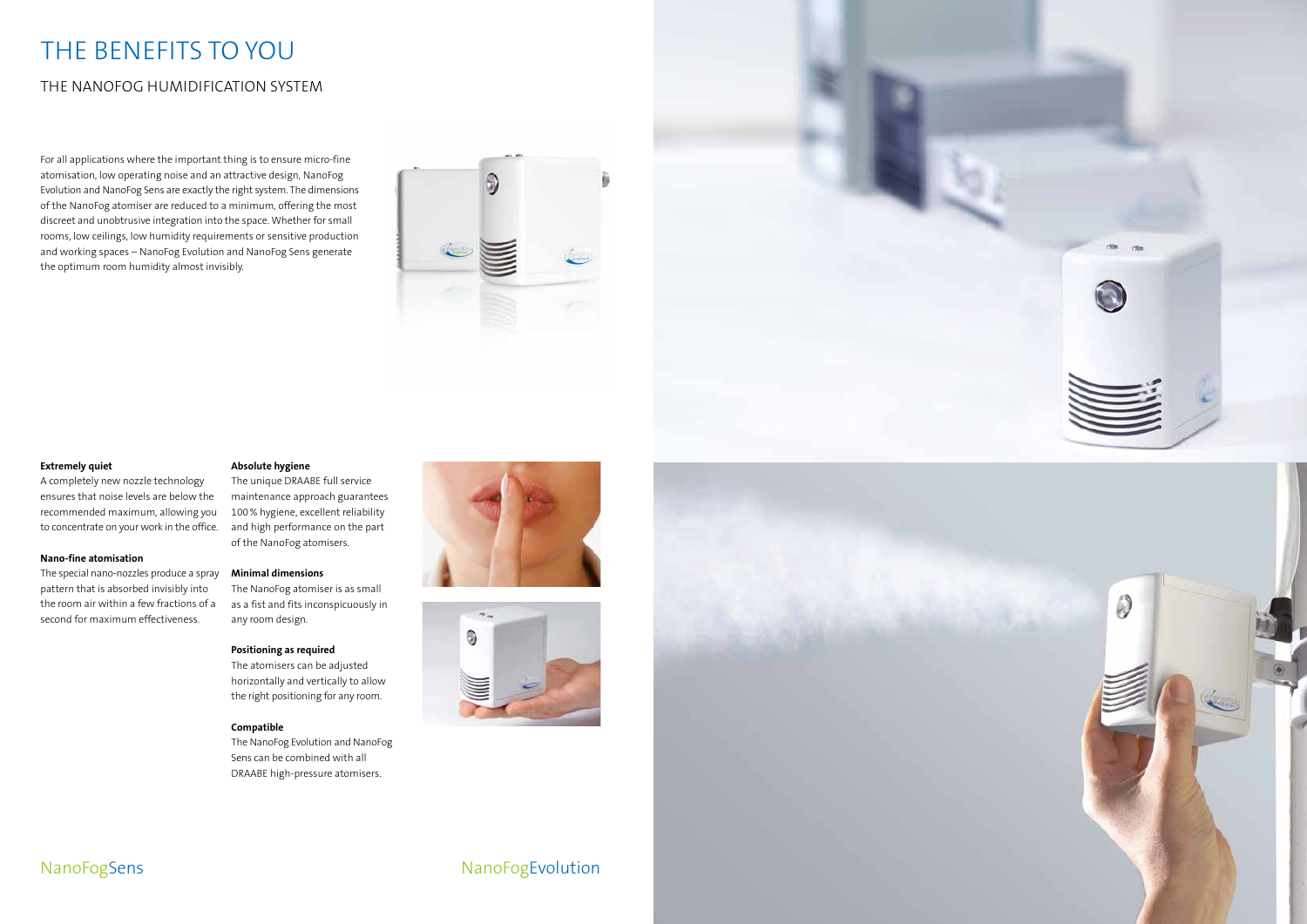

| <b>Technical details</b> | <b>NanoFog Sens</b>      | <b>NanoFog Evolution</b> |
|--------------------------|--------------------------|--------------------------|
| Max output*              | $1.5$ kg/h               | $3$ kg/h                 |
| Operating pressure       | 85 bar                   |                          |
| Droplet size (Sauter)    | $<$ 15 $\mu$             |                          |
| Control range            | 10-90% relative humidity |                          |
| Voltage                  | 230 VAC, 24 VDC          |                          |
| Power consumption        | 8 W                      |                          |
| Weight                   | 400 g                    |                          |

\*The performance depends on the nozzle used.

The NanoFog humidification system is specially designed for sensitive applications and is therefore ideally suited for offices. It is energy-efficient, easy to retrofit and can be used without an air conditioning system. Both the NanoFog Evolution and the NanoFog Sens are equipped with high-pressure nozzles that release a micro-fine mist directly into the room air. The NanoFog Sens is particularly suited to very sensitive applications with lower humidity requirements, complex floor plans and high requirements for a quiet environment.

# THE SYSTEM

## THE NANOFOG HUMIDIFICATION SYSTEM

## NanoFogEvolution



# PURE WATER AND HIGH PRESSURE

## THE NANOFOG HUMIDIFICATION SYSTEM



**HighPur** 

**The right water is the key**

For smooth and 100% hygienic operation of the NanoFog humidification system, the DRAABE PerPur system produces pure water. Minerals and the finest impurities are filtered out and are conveyed as concentrate.

#### **Benefits**

• No lime scale deposits in conduits and jets • Minimal amount of mineral discharge into the air

- 
- 
- Constant output

#### **Under pressure...**

The key component of the DRAABE high-pressure air humidification system is the centrally installed high pressure system HighPur. With an operating pressure of 85 bar, the system creates a pulsating hydrologic flow which in turn creates the micro-fine, absolutely droplet-free pure water atomisation.

#### **Benefits**

• Low operating costs and efficient use of resources • Better health protection through automated hygiene functions

- 
- 
- Micro-fine pure water atomisation

### **Don't worry about a thing ...**

As part of the full-service rental system, DRAABE takes care of the semiannual maintenance of the Pur system. Every 6 to 8 months, DRAABE customers receive a fully refurbished, disinfected replacement device.

### **Benefits**

- 100% hygiene
- Life-long guarantee
- 





• Consistent state-of-the-art technology

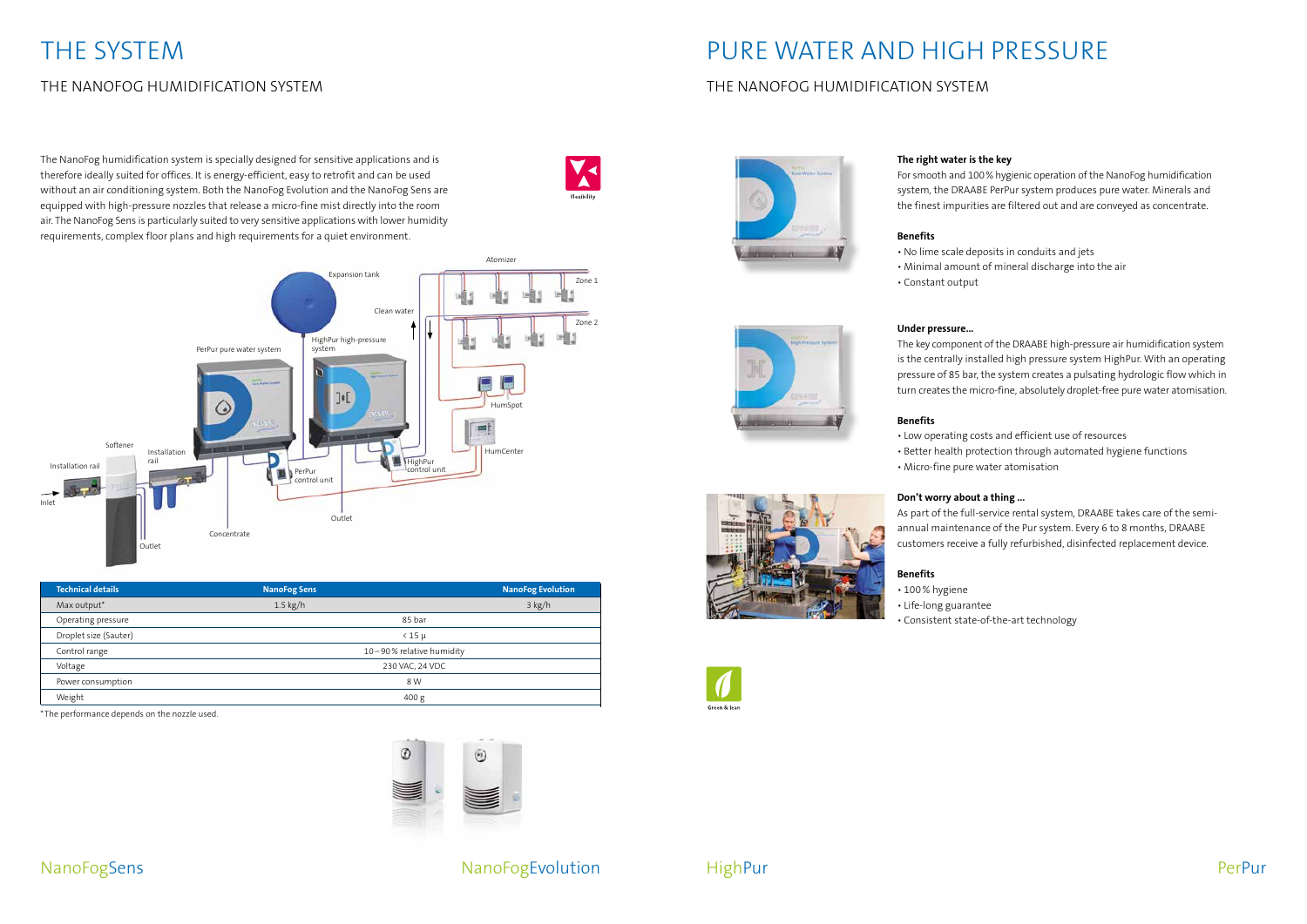# DIGITAL CONTROL

### THE NANOFOG HUMIDIFICATION SYSTEM

# HYGIENE AND SAFETY

### THE NANOFOG HUMIDIFICATION SYSTEM



### **HumSpot**

The DRAABE HumSpot controls and monitors the humidification of the individual zones (e.g. rooms and working areas). The simple menu navigation and the illuminated colour display guarantee a high level of operating ease and comfort.

**Expert advice**

In an initial consultation with our specialists, the objectives are defined, the technical alternatives are presented and discussed, and a water analysis is

carried out.

**Individual planning**

Your individual system is planned and drawn with CAD in our planning department. You then receive your customised quote. **Don't worry about a thing ...**

Our customer service puts your system into operation, teaches your staff how to use it and creates a log. From then on, you will receive professional and reliable support under your service agreement.

HumSpot **HumCenter** 

#### **Trust is good – certification is better!**

As the first provider of systems for direct room humidification, DRAABE is certified to the new VDI Standard 6022 Blatt 6. This standard defines the best available technology and practices with respect to the planning, installation, operation and maintenance of decentralised humidification systems, which means that installed DRAABE systems can be tested and certified on site by the operator in accordance with VDI requirements. VDI certification guarantees all DRAABE customers fully hygienic operation, compliance with the required hygiene measures, inspection intervals and germ limits, and therefore provides effective protection against liability risks.

The "Optimised Air Humidification" certificate from German Social Accident Insurance (DGUV) is a system certificate required for the successful VDI certification of DRAABE systems.

### **The benefits to you**

- Precise activation of the humidifiers when the humidity falls below the setpoint
- High level of measuring precision
- thanks to digital, capacitive humidity analysis technology
- Continuous status display of relative humidity and room temperature



#### **HumCenter**

As the central control system for the entire air humidification system, the DRAABE HumCenter monitors, controls and analyses all humidification zones and the functions of the Pur container.



#### **The benefits to you**

- High level of reliability due to a continuous status display and monitoring of all zones and Pur systems (unit protection)
- Errors and maintenance prompts are clearly displayed
- Extensive analysis functions thanks to long-term data storage
- Connection and data can be transferred to the building services management system